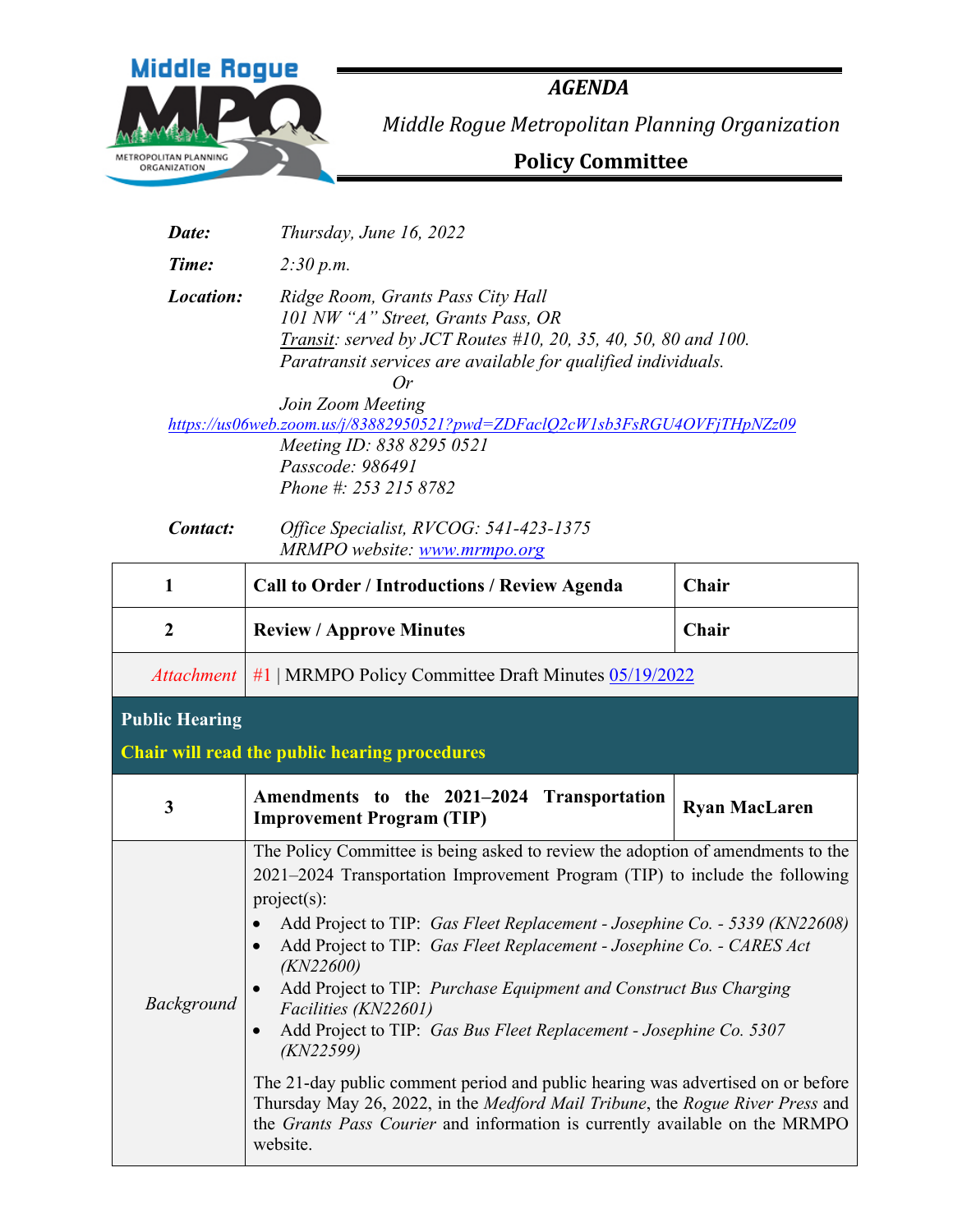| <b>Attachment</b>       | $#2$   TIP Amendments                                                                                                                                                                                                             |                        |  |  |  |  |  |  |  |  |  |  |  |
|-------------------------|-----------------------------------------------------------------------------------------------------------------------------------------------------------------------------------------------------------------------------------|------------------------|--|--|--|--|--|--|--|--|--|--|--|
| <b>Action Requested</b> | Approval of the amendment                                                                                                                                                                                                         |                        |  |  |  |  |  |  |  |  |  |  |  |
| $\overline{\mathbf{4}}$ | <b>Public Participation Plan</b>                                                                                                                                                                                                  | <b>Kelsey Sharp</b>    |  |  |  |  |  |  |  |  |  |  |  |
| Background              | Due to comments received, this item was table by the Policy Committee so the<br>comments could be addressed.                                                                                                                      |                        |  |  |  |  |  |  |  |  |  |  |  |
| <b>Attachment</b>       | #3   Public Participation Plan                                                                                                                                                                                                    |                        |  |  |  |  |  |  |  |  |  |  |  |
| <b>Action Requested</b> | Approval of the Plan                                                                                                                                                                                                              |                        |  |  |  |  |  |  |  |  |  |  |  |
| <b>Discussion Items</b> |                                                                                                                                                                                                                                   |                        |  |  |  |  |  |  |  |  |  |  |  |
| 5                       | <b>Project Applications</b>                                                                                                                                                                                                       | <b>Karl Welzenbach</b> |  |  |  |  |  |  |  |  |  |  |  |
| Background              | Applications were submitted close of business day Friday, May 27 <sup>th</sup> , 2022. One<br>application was received. Applicates should be prepared to make a presentation<br>to the TAC, CAC, and Policy Committee this month. |                        |  |  |  |  |  |  |  |  |  |  |  |
| <b>Attachment</b>       | #4   $\Delta$ pplication                                                                                                                                                                                                          |                        |  |  |  |  |  |  |  |  |  |  |  |
| 6                       | <b>Public Comment</b>                                                                                                                                                                                                             |                        |  |  |  |  |  |  |  |  |  |  |  |
| <b>Regular Updates</b>  |                                                                                                                                                                                                                                   |                        |  |  |  |  |  |  |  |  |  |  |  |
| 7                       | <b>MPO Planning Update</b>                                                                                                                                                                                                        | <b>Karl Welzenbach</b> |  |  |  |  |  |  |  |  |  |  |  |
| 8                       | <b>Other Business / Local Business</b><br>Opportunity for MRMPO member jurisdictions to talk about<br>transportation planning projects.                                                                                           | Chair                  |  |  |  |  |  |  |  |  |  |  |  |
| 9                       | Adjournment                                                                                                                                                                                                                       | Chair                  |  |  |  |  |  |  |  |  |  |  |  |

- The next MRMPO Policy Committee meeting will be **Thursday, July 21, 2022 at 2:30 p.m.** Hybrid of In-person and Online via Zoom
- The next MRMPO Technical Advisory Committee meeting will be **July 7, 2022 at 1:30 p.m.** Hybrid of In-person and Online via Zoom
- The next MRMPO Citizens Advisory Committee meeting will be **July 14, 2022 at 2:00 p.m.** Hybrid of In-person and Online via Zoom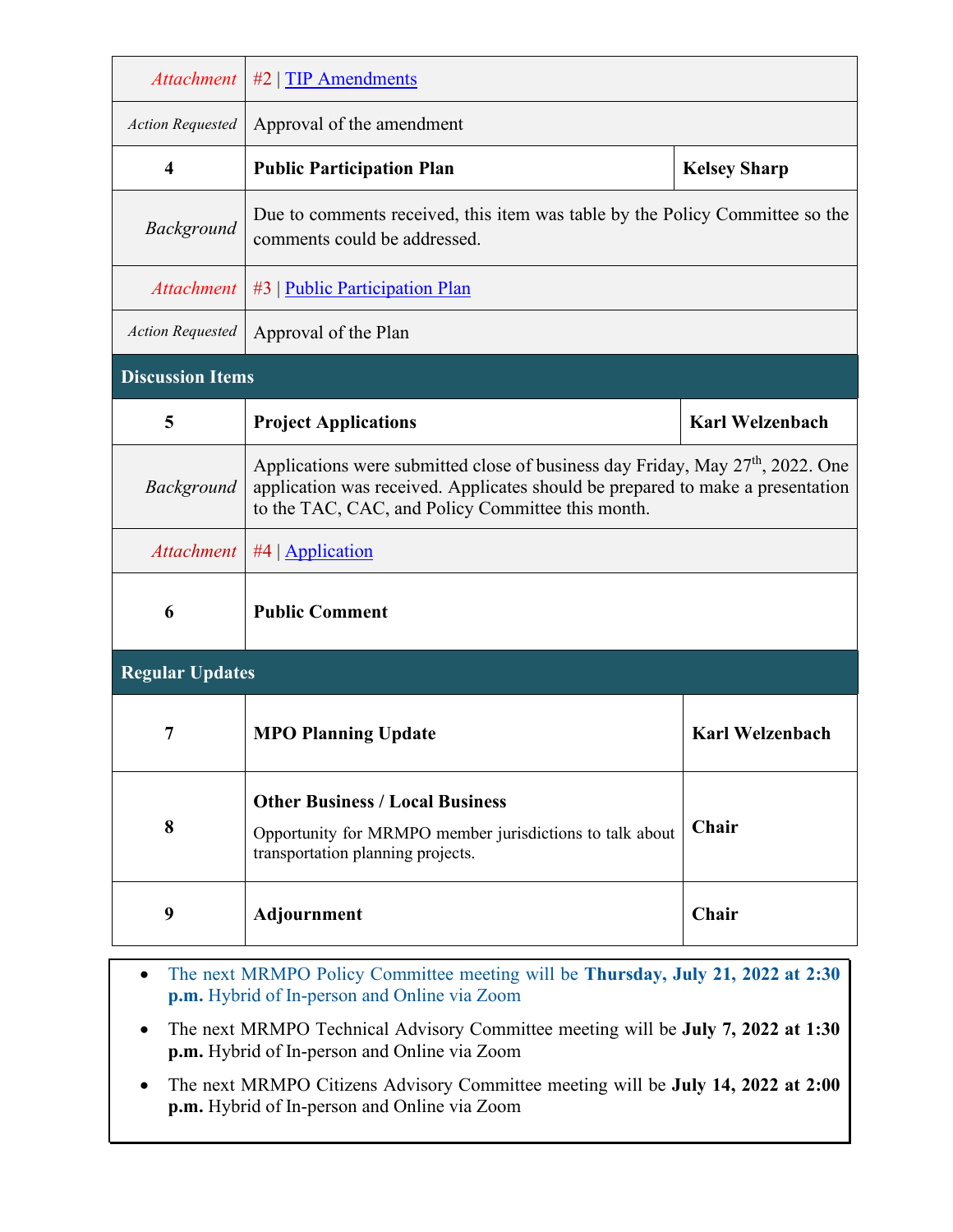IN COMPLIANCE WITH THE AMERICANS WITH DISABILITIES ACT, IF YOU NEED SPECIAL ASSISTANCE TO PARTICIPATE IN THIS MEETING, PLEASE CONTACT RVCOG, 541-664-6674. REASONABLE ADVANCE NOTICE OF THE NEED FOR ACCOMMODATION PRIOR TO THE MEETING (48 HOURS ADVANCE NOTICE IS PREFERABLE) WILL ENABLE US TO MAKE REASONABLE ARRANGEMENTS TO ENSURE ACCESSIBILITY TO THIS MEETING.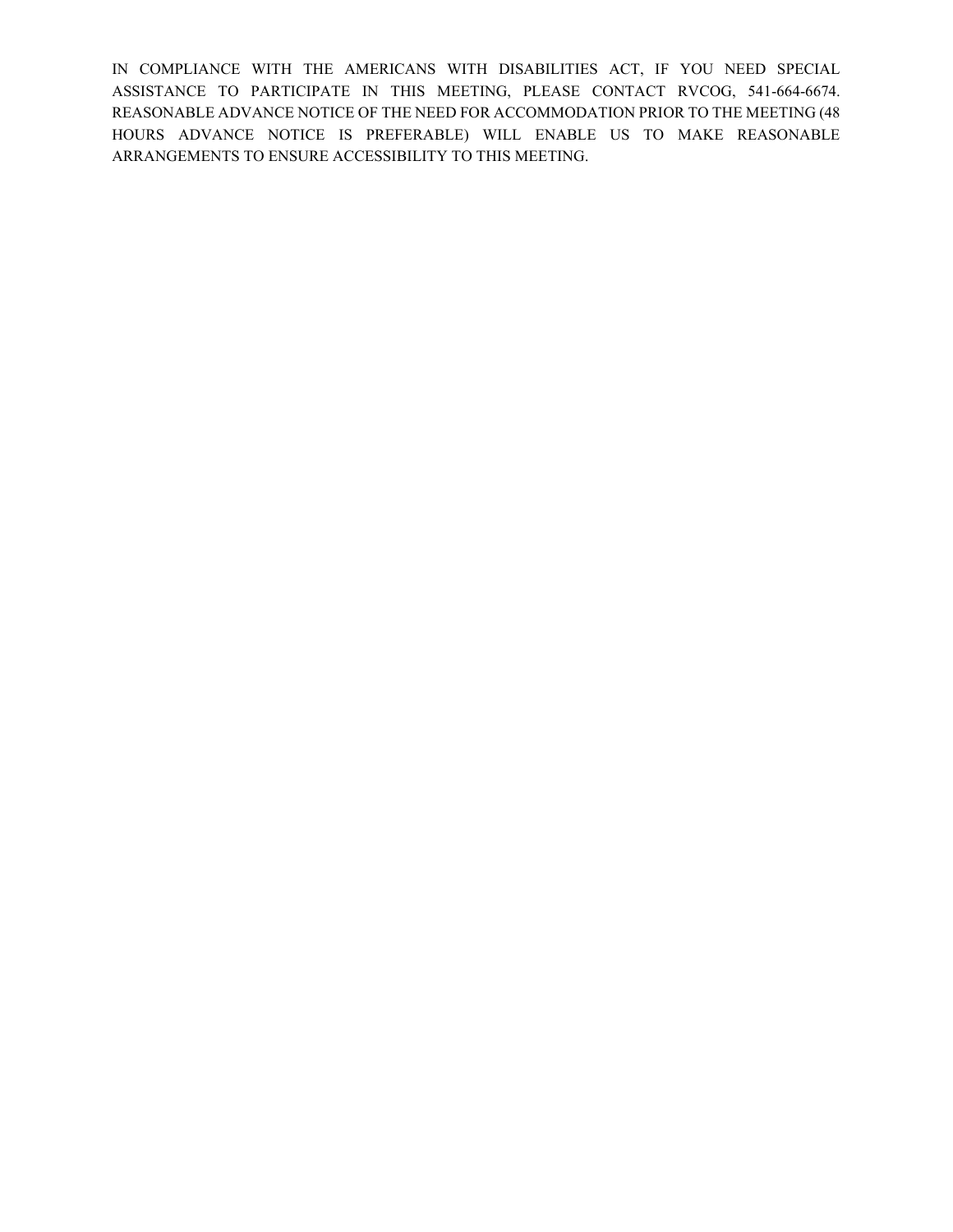

# **Summary Minutes Middle Rogue MPO Policy Committee May 19, 2022**

The following attended:

| <b>Voting Members</b>                   | Organization       | <b>Phone Number</b> |
|-----------------------------------------|--------------------|---------------------|
| Jerry Breckinridge                      | Gold Hill          | 855-1525            |
| Valerie Lovelace                        | <b>Grants Pass</b> | 479-0952            |
| <b>Rick Riker</b>                       | <b>Grants Pass</b> | 479-7333            |
| Pam VanArsdale, Vice Chair              | Rouge River        | 660-4414            |
| <b>Robert Brandes</b>                   | Josephine County   | 474-5460            |
| Mike Baker                              | ODOT               | 957-3658            |
| <b>Alternate Voting Members Present</b> | Organization       | <b>Phone Number</b> |
| Wade Elliot                             | <b>Grants Pass</b> |                     |
| <b>Steve Lambert</b>                    | Jackson County     |                     |
| <b>Staff</b>                            | Organization       | <b>Phone Number</b> |
| Karl Welzenbach                         | <b>RVCOG</b>       | 423-1360            |
| Ryan MacLaren                           | <b>RVCOG</b>       | 423-1338            |
| Kelsey Sharp                            | <b>RVCOG</b>       | 423-1375            |
| Erik Memmott                            | <b>RVCOG</b>       | 423-1369            |
| Ann Marie Alfrey                        | <b>RVCOG</b>       | 423-1334            |
| <b>Interested Parties</b>               | Organization       | <b>Phone Number</b> |
| Lesley Orr                              | CAC                |                     |
|                                         | ODOT               |                     |
| Jerry Marmon                            |                    |                     |
| Darrin Neavoll                          | ODOT               |                     |
| Ian Horlacher                           | ODOT               |                     |

ROGUE VALLEY COUNCIL OF GOVERNMENTS METROPOLITAN PLANNING ORGANIZATION – POLICY COMMITTEE 1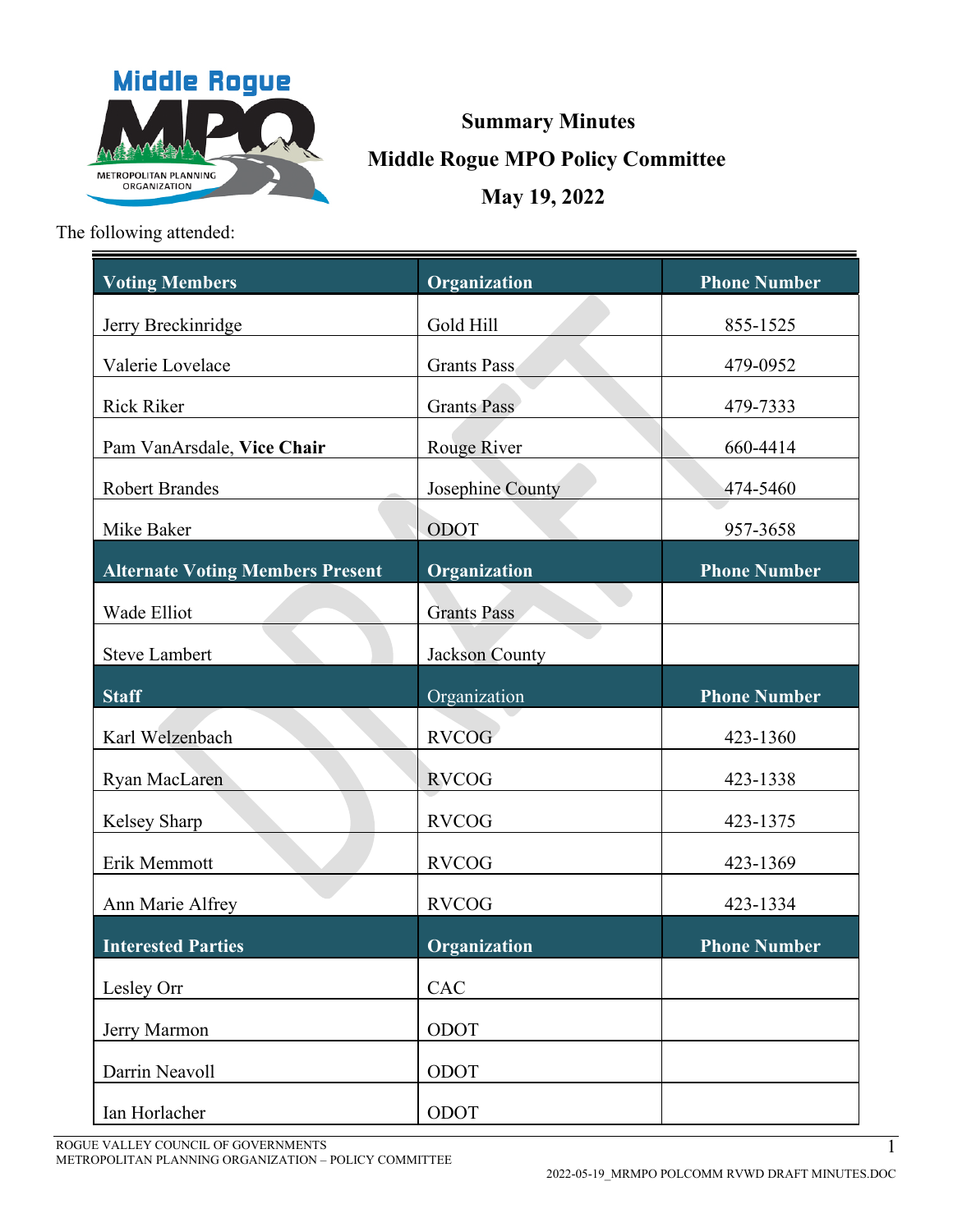- **Meeting recording:** [May 19, 2022 MRMPO Policy Committee Meeting Recording](https://mrmpo.org/wp-content/uploads/2019/09/MRMPO-PolComm-Audio-05-19-2022.mp3)
- [05/19/2022 MRMPO Policy](https://mrmpo.org/wp-content/uploads/2022/05/MRMPO-PolComm-Agenda-Packet-05-19-2022.pdf) Committee Agenda Packet

## **1. Call to Order / Introductions/ Review Agenda │ 00:00 – 01:45**

2:35 p.m. | *Quorum*: 5 voting members, regardless of jurisdiction

## **2. Review / Approve Minutes │ 01:45 – 02:09**

**01:55 |** *Rob Brandes moved that the Policy Committee approve the April 21, 2022, Meeting Minutes as presented. Seconded by Pam VanArsdale.* 

*No further discussion.*

*Motion passed with none apposed.* 

## *Presentation*

#### **3. Discussion of Becoming a TMA │ 02:09 – 25:10**

## *Action Item*

## **4. Sponsoring Ride the Rouge │ 25:10 – 26:40**

**25:56 |** *Rob Brandes moved to approve sponsoring the Ride the Rogue at the Gold level. Seconded by Pam VanArsdale.* 

*No further discussion.*

*Motion passed with none apposed.* 

# *Public Hearing*

## **5. Amendment to the 2021-2024 Transportation Improvement Program (TIP) │ 26:40 – 31:25**

*Chair Valerie Lovelace opened the Public Hearing.* 

*No comments received.* 

*Chair Valerie Lovelace closed the Public Hearing.* 

**31:06 |** *Pam VanArsdale moved to approve the amendment to the 2021-2024 TIP as presented. Seconded by Rick Riker.* 

*No further discussion.*

*Motion passed with none apposed.*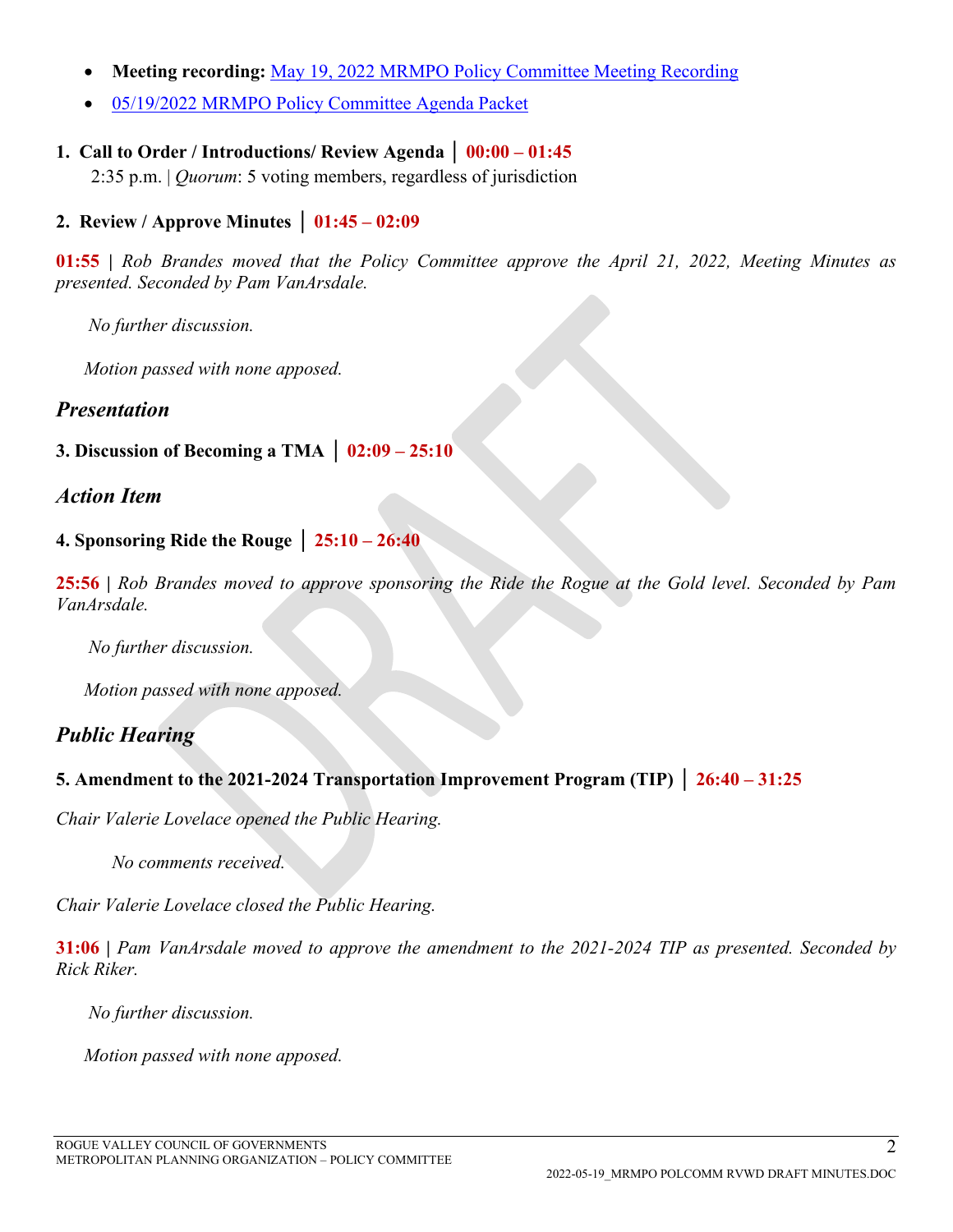# *Discussion Items*

# **6. Public Comments │ 31:25 – 32:48**

*Comment provided by Lesley Orr regarding the 2022 Ride the Rogue.* 

# *Regular Updates*

# **7. MPO Planning Update │32:48 – 36:06**

*Provided by Ryan MacLaren regarding the call for projects.* 

## **8. Other Business / Local Business │36:06 - 44:31**

*Update from Josephine County and Rogue River.* 

#### **9. Adjournment│**

Valerie Lovelace, Chair, adjourned meeting at 3:15 p.m.

# *Scheduled Meetings:*

MRMPO Policy Committee | June 16, 2022 | 2:30 p.m.

MRMPO Technical Advisory Committee | June 02, 2022 | 1:30 p.m.

MRMPO Citizen Advisory Committee | June 09, 2022 | 2:00 p.m.

3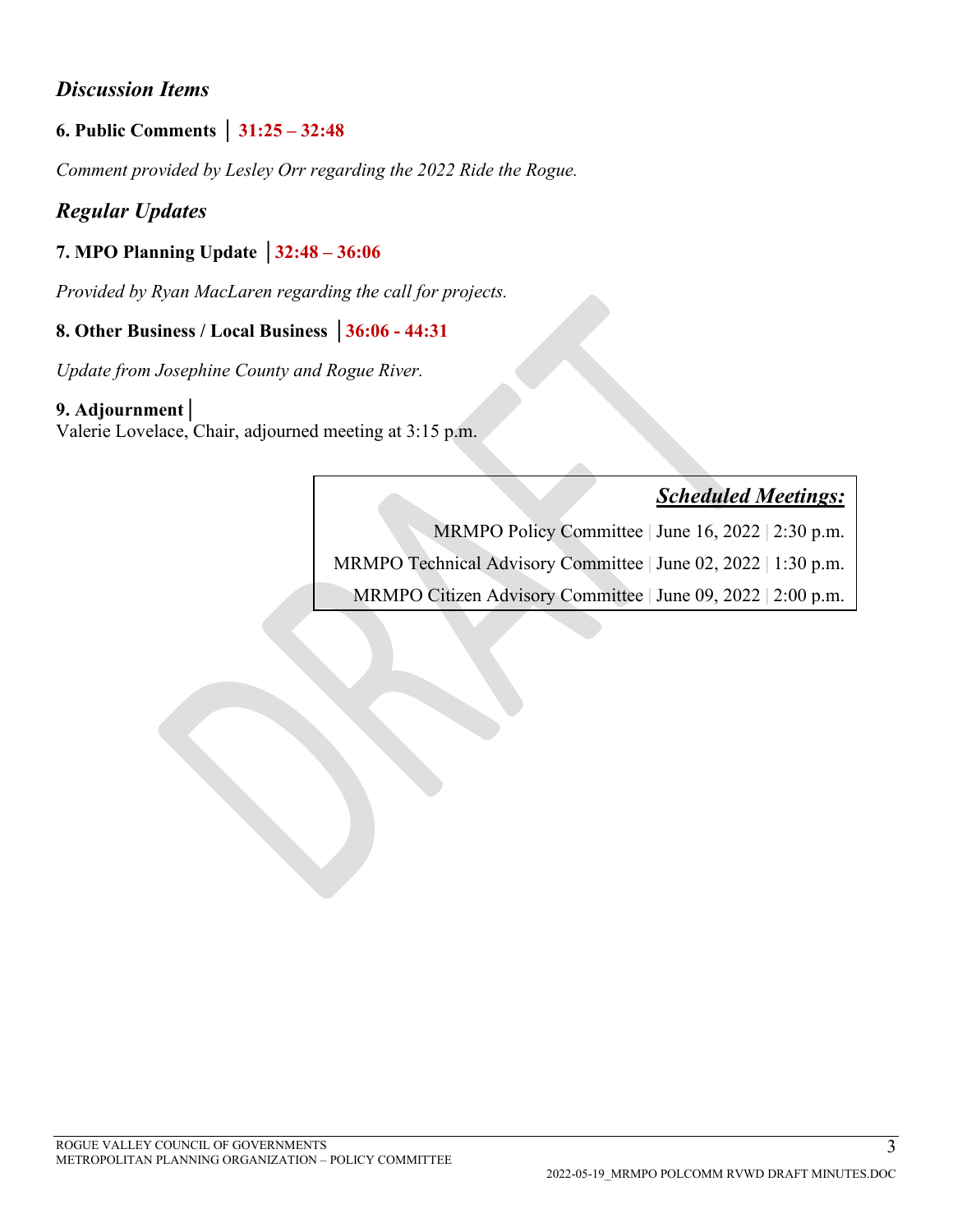| <b>Middle Rogue</b><br>METROPOLITAN PLANNING | <b>Middle Rogue</b><br><b>Metropolitan Planning Organization</b><br><b>Regional Transportation Planning</b>     |
|----------------------------------------------|-----------------------------------------------------------------------------------------------------------------|
| ORGANIZATION                                 | Gold Hill • Grants Pass • Roque River • Jackson County • Josephine County • Oregon Department of Transportation |
| DATE:                                        | June 10, 2022                                                                                                   |
| TO:                                          | <b>MRMPO Policy Committee</b>                                                                                   |
| <b>FROM:</b>                                 | Ryan MacLaren, Senior Planner                                                                                   |
| <b>SUBJECT:</b>                              | $TIP$ Amendment(s)                                                                                              |

The Policy Committee is being asked to consider approval of the following amendment(s) to the 2021-2024 Transportation Improvement Program.

A press release for the 21-day public comment period and public hearing was sent on or before May  $26<sup>th</sup>$  in the Medford Tribune, Rogue River Press, Grants Pass Daily Courier, and information is currently available on the MRMPO website. The MRMPO TAC and CAC have recommended approval of this amendment(s). Information on the new project is enumerated, below:

#### **A. Add Project to TIP:** *Gas Fleet Replacement - Josephine Co. - 5339 (KN22608)*

Description: Replacement of one fixed route gas powered transit vehicles which have exceeded FTA's definition of useful life with one electric transit vehicles.

| <b>Project Name</b>     | <b>Project Description</b>                            |               | RTP Project Air Quality Status           | Key#  | Federal Fiscal Year | Phase            | Federal |               |  |             | <b>Federal Required Match</b> | Total Fed+Reg Match | Other |               | <b>Total All Sources</b> |         |
|-------------------------|-------------------------------------------------------|---------------|------------------------------------------|-------|---------------------|------------------|---------|---------------|--|-------------|-------------------------------|---------------------|-------|---------------|--------------------------|---------|
|                         |                                                       | <b>Number</b> |                                          |       |                     |                  |         | <b>Source</b> |  |             | <b>Source</b>                 |                     |       | <b>Source</b> |                          |         |
| <b>JCT</b>              |                                                       |               |                                          |       |                     |                  |         |               |  |             |                               |                     |       |               |                          |         |
|                         |                                                       |               |                                          |       |                     | Planning         |         |               |  |             |                               |                     |       |               |                          |         |
|                         | Replacement of one fixed<br>route gas powered transit |               | Exempt - Table 2,<br>n/a<br>Mass Transit |       |                     | Design           |         |               |  |             |                               |                     |       |               |                          | $\sim$  |
| Gas Fleet               |                                                       |               |                                          |       |                     | Land Purchase    |         |               |  |             |                               |                     |       |               |                          |         |
| Replacement -           | vehicles which have<br>exceeded FTA's definition      |               |                                          |       |                     | Utility Relocate |         |               |  |             |                               |                     |       |               |                          |         |
| Josephine Co. -<br>5339 | of useful life with two<br>electric transit vehicles. |               |                                          |       |                     | Construction     |         |               |  |             |                               |                     |       |               |                          |         |
|                         |                                                       |               |                                          | 22608 | 2022                | Other            | 727,000 | 5339          |  | 181,750 JCT |                               | 908,750             |       |               |                          | 908,750 |
|                         |                                                       |               |                                          |       | Total FFY21-24      |                  | 727,000 |               |  | 181,750     |                               | 908,750             |       |               |                          | 908,750 |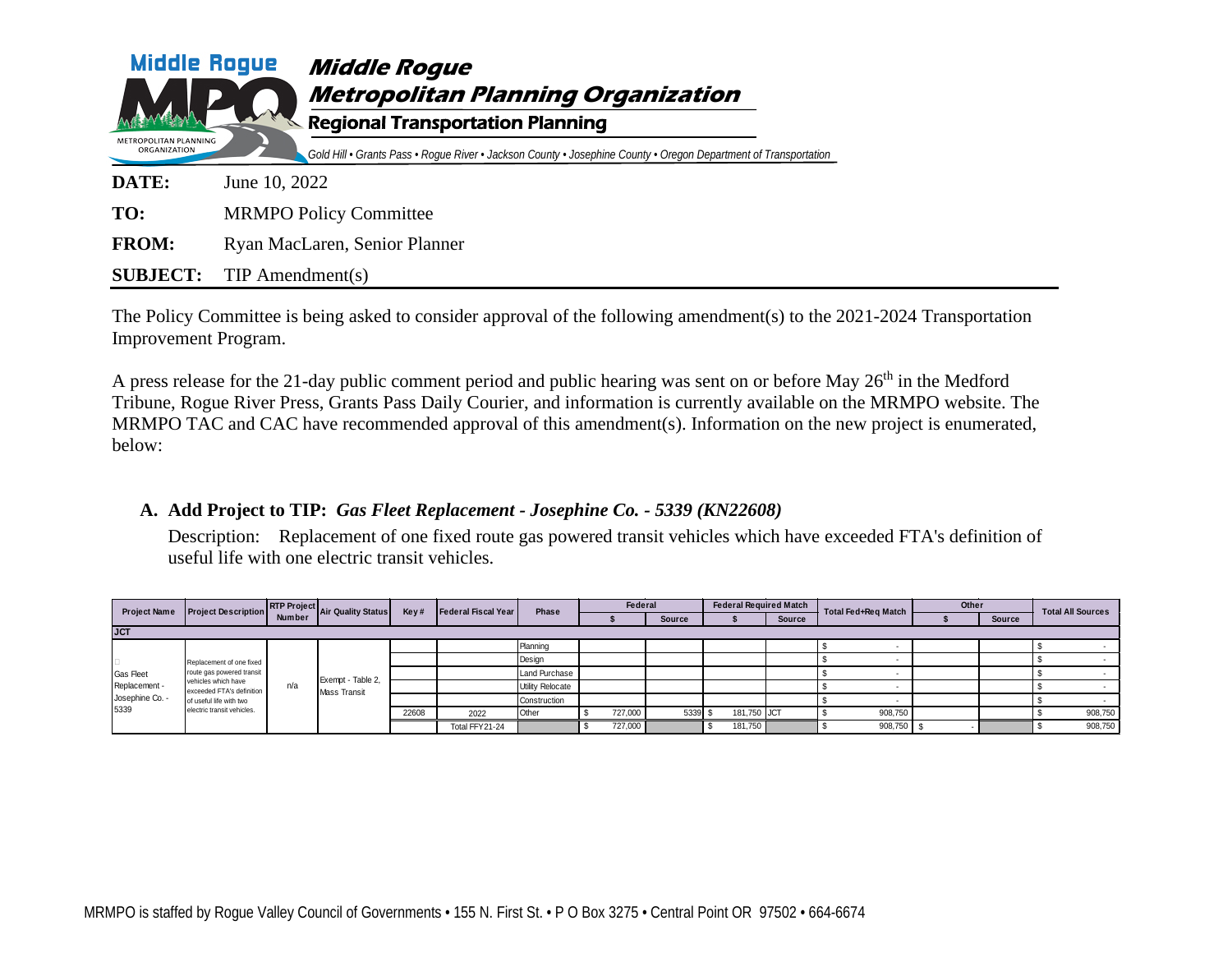

#### **B. Add Project to TIP:** *Gas Fleet Replacement - Josephine Co. - CARES Act (KN22600)*

Description: Replacement of one fixed route gas powered transit vehicle which has exceeded FTA's definition of useful life with a diesel transit vehicle.

| <b>Project Name</b>        | <b>Project Description</b>                            |     | <b>RTP Project</b> Air Quality Status | Key#  | Federal Fiscal Year | Phase            | Federal |                   | <b>Federal Required Match</b> |        | Total Fed+Reg Match | Other |        | <b>Total All Sources</b> |  |
|----------------------------|-------------------------------------------------------|-----|---------------------------------------|-------|---------------------|------------------|---------|-------------------|-------------------------------|--------|---------------------|-------|--------|--------------------------|--|
|                            |                                                       |     |                                       |       |                     |                  |         | <b>Source</b>     |                               | Source |                     |       | Source |                          |  |
| <b>JCT</b>                 |                                                       |     |                                       |       |                     |                  |         |                   |                               |        |                     |       |        |                          |  |
|                            |                                                       |     |                                       |       |                     | Planning         |         |                   |                               |        |                     |       |        |                          |  |
|                            | Replacement of one fixed<br>route gas powered transit | n/a | Exempt - Table 2,<br>Mass Transit     |       |                     | Design           |         |                   |                               |        |                     |       |        |                          |  |
| Gas Fleet<br>Replacement - |                                                       |     |                                       |       |                     | Land Purchase    |         |                   |                               |        |                     |       |        |                          |  |
| Josephine Co. -            | vehicle which has<br>exceeded FTA's definition        |     |                                       |       |                     | Utility Relocate |         |                   |                               |        |                     |       |        |                          |  |
| <b>CARES Act</b>           | of useful life with a diesel                          |     |                                       |       |                     | Construction     |         |                   |                               |        |                     |       |        |                          |  |
|                            | transit vehicle.                                      |     |                                       | 22600 | 2022                | Other            |         | 687,500 CARES Act |                               |        | 687,500             |       |        | 687,500                  |  |
|                            |                                                       |     |                                       |       | Total FFY21-24      |                  | 687,500 |                   |                               |        | 687,500             |       |        | 687,500                  |  |

#### **C. Add Project to TIP:** *Purchase Equipment and Construct Bus Charging Facilities (KN22601)*

Description: Purchase charging equipment infrastructure which will serve new battery electric busses. Design and construct three charging facilities for the Josephine County transit hubs.

| <b>Project Name</b>        | <b>Project Description</b>                       |               | RTP Project Air Quality Status | Key#  | <b>Federal Fiscal Year</b> | Phase            | <b>Federal</b> |               |  | <b>Federal Required Match</b> |               | Total Fed+Reg Match | Other |               | <b>Total All Sources</b> |  |
|----------------------------|--------------------------------------------------|---------------|--------------------------------|-------|----------------------------|------------------|----------------|---------------|--|-------------------------------|---------------|---------------------|-------|---------------|--------------------------|--|
|                            |                                                  | <b>Number</b> |                                |       |                            |                  |                | <b>Source</b> |  |                               | <b>Source</b> |                     |       | <b>Source</b> |                          |  |
| <b>JCT</b>                 |                                                  |               |                                |       |                            |                  |                |               |  |                               |               |                     |       |               |                          |  |
|                            | Purchase charging                                |               |                                |       |                            | Planning         |                |               |  |                               |               |                     |       |               |                          |  |
|                            | equipment infrastructure<br>which will serve new |               |                                | 22601 | 2022                       | Design           | 40,000         | 5339          |  | 10,000 JCT                    |               | 50,000              |       |               | 50,000                   |  |
| Purchase<br>Equipment and  |                                                  |               | Exempt - Table 2,              |       |                            | Land Purchase    |                |               |  |                               |               |                     |       |               |                          |  |
| <b>Construct Bus</b>       | battery electric busses.<br>Design and construct | n/a           | Mass Transit                   |       |                            | Utility Relocate |                |               |  |                               |               |                     |       |               |                          |  |
| <b>Charging Facilities</b> | three charging facilities                        |               |                                | 22601 | 2023                       | Construction     | 335,462        | 5339          |  | 83,865 JCT                    |               | 419,327             |       |               | 419,327                  |  |
|                            | for the Josephine county<br>transit hubs.        |               |                                | 22601 | 2022                       | Other            | 292,247        | 5339          |  | 73,062 JCT                    |               | 365,309             |       |               | 365,309                  |  |
|                            |                                                  |               |                                |       | Total FFY21-24             |                  | 667,709        |               |  | 166,927                       |               | 834,636             |       |               | 834,636                  |  |